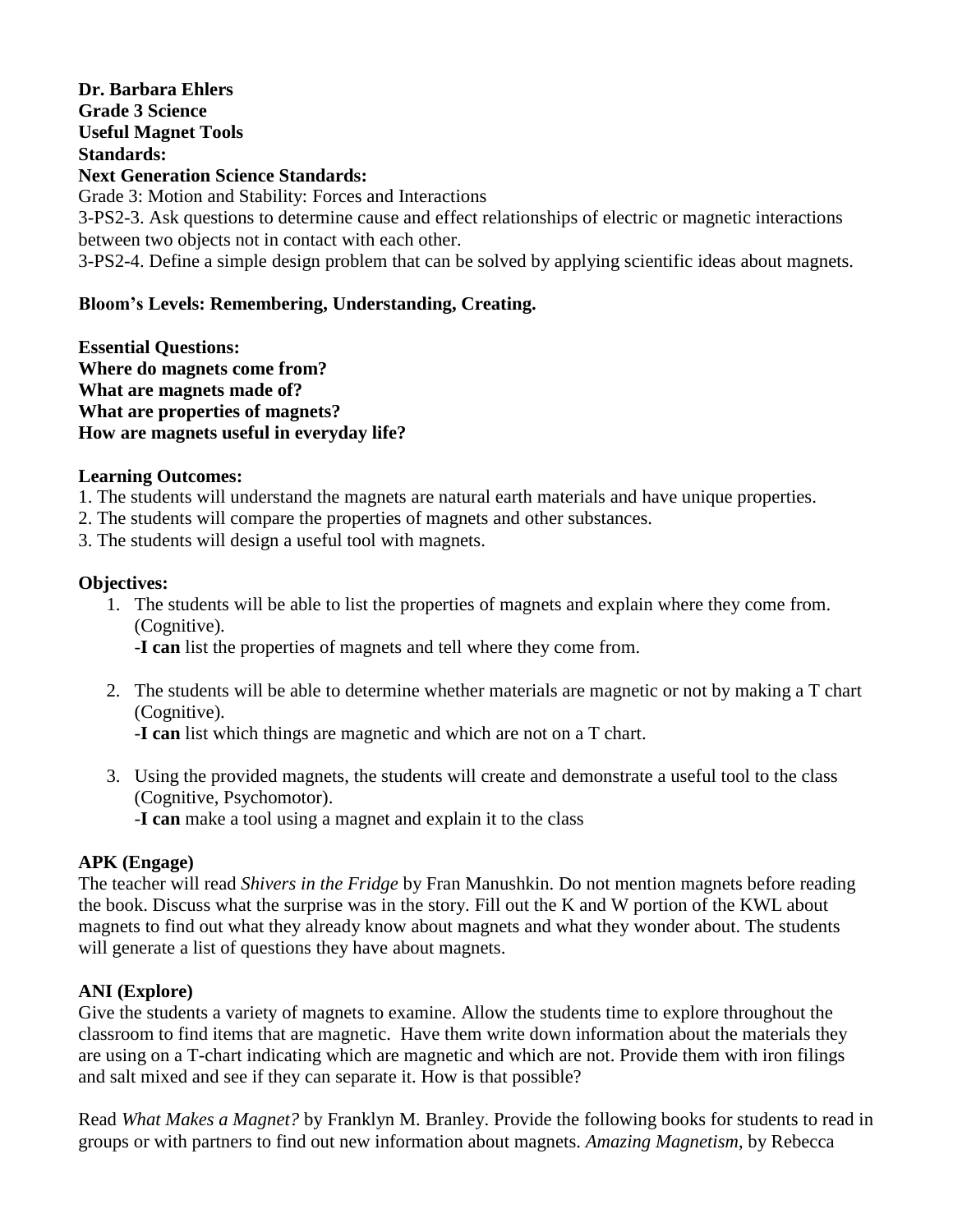Carmi, *What Can Magnets Do*? By Allan Fowler, *Experiments With Magnets*, by Salvatore Tocci, *Magnets: Pulling Together, Pushing Apart,* by Natalie Rosinsky. Share with the class the new information they have learned about magnets. Add to the KWL chart.

## **APP (Explain)**

The students will share with the class/group what they have learned about magnets. Were all of their questions answered? Allow time to explore online for other information about magnets using these websites:

Fun Magnet Facts for Kids <http://www.sciencekids.co.nz/sciencefacts/magnets.html>

All About Magnetism <http://easyscienceforkids.com/all-about-magnetism/>

What is a Magnet? [http://www.physics4kids.com/files/elec\\_magnets.html](http://www.physics4kids.com/files/elec_magnets.html)

Fun Magnet Facts for Kids <http://www.first4magnets.com/fun-magnet-facts-for-kids-i77>

### **GEN (Elaborate)**

Continue filling out the L portion of the KWL chart. Students will design a new tool utilizing a magnet or magnets. They may choose from the magnets available in the classroom. They will demonstrate their tool to the class and explain how it works and relate it to the properties of magnets.

### **Assessments (Evaluate)**

The L portion of the KWL indicates what they have learned about magnets. They must include where magnets come from, the properties of magnets and examples of items that are magnetic and items that are not. Their explanation of their tool can also serve as an assessment.

### **Materials:**

A variety of magnets, iron filings, salt, other materials that are not magnetic. KWL and T charts.

Books: Read *What Makes a Magnet?* by Franklyn M. Branley. *Amazing Magnetism*, by Rebecca Carmi, *What Can Magnets Do*? By Allan Fowler, *Experiments With Magnets*, by Salvatore Tocci, *Magnets: Pulling Together, Pushing Apart,* by Natalie Rosinsky.

Websites: Fun Magnet Facts for Kids <http://www.sciencekids.co.nz/sciencefacts/magnets.html>

All About Magnetism <http://easyscienceforkids.com/all-about-magnetism/>

What is a Magnet?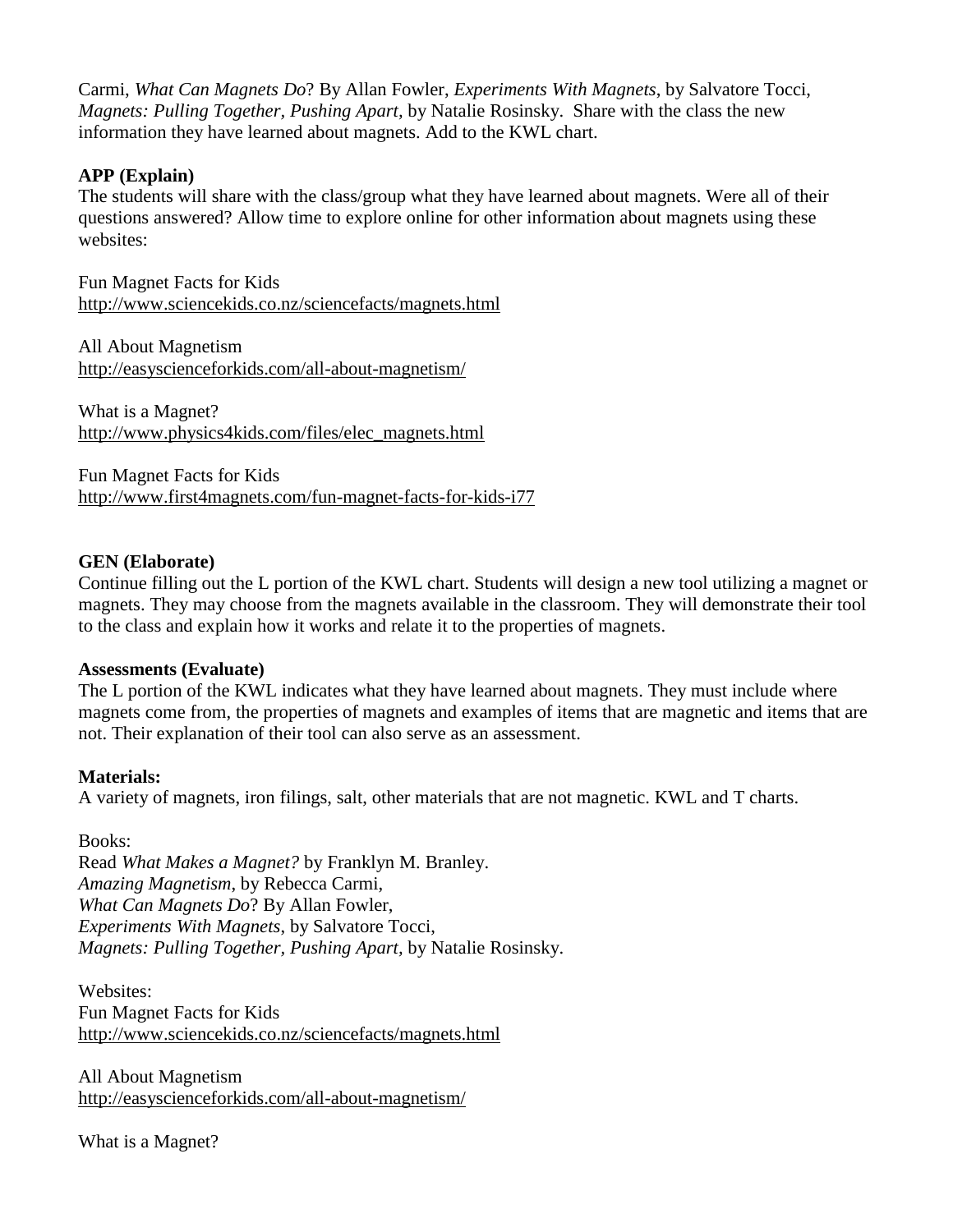## [http://www.physics4kids.com/files/elec\\_magnets.html](http://www.physics4kids.com/files/elec_magnets.html)

Fun Magnet Facts for Kids <http://www.first4magnets.com/fun-magnet-facts-for-kids-i77>

## **HW**

Students have until the next day to design their tool. They may work on it at home or during free time at school. The teacher will provide materials if necessary.

### **Accommodations/Modifications**

**TAG-**Challenge TAG students to research and include how magnets and electricity are connected in their tool.

**At-Risk-**Send home materials or set aside time with a volunteer to help students complete the project. **ELL-**Have Spanish versions of the books read available.

**Special Education-**The tool doesn't have to be a new idea, the student can demonstrate how magnets are used in the classroom.

### **Reflection**

I thought the lesson could be completed in one day, but it took two class periods. Next time I teach the lesson, I would give them more time to explore the classroom and more time to read the various books about magnets and explore the websites. I also might have them work in groups to make the magnetic tools rather than by themselves.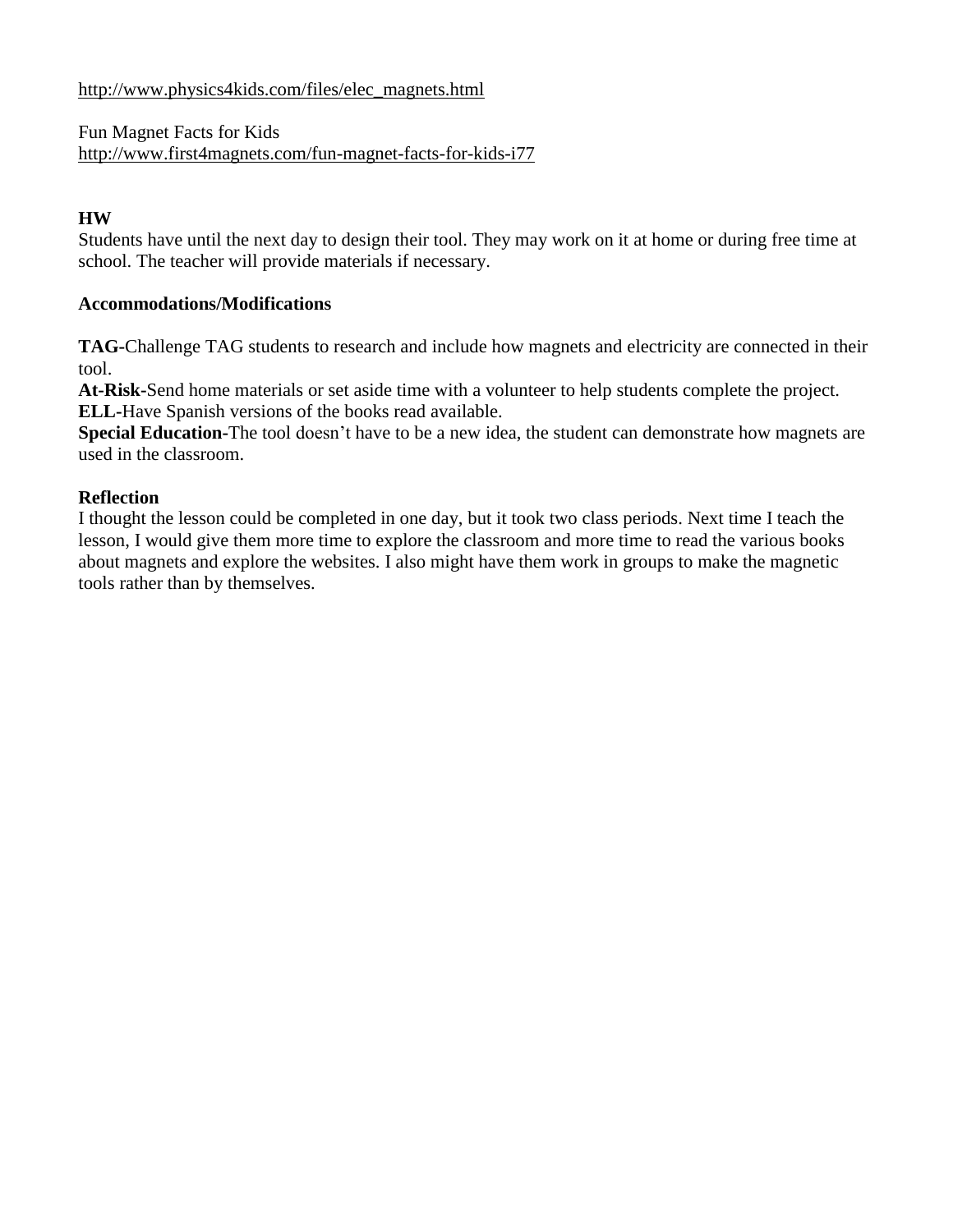## **UPPER IOWA UNIVERSITY**

| UIU Student Name________ Jasmine Stocker & Emily Taylor_    |
|-------------------------------------------------------------|
| Classroom Teacher (for FE and Student Teaching Only) Boltz  |
| School Upper Iowa University/West Central                   |
| Date _2/24/2019_Grade Level/Content Area_3rd Grade/Science_ |
| TITLE OF LESSON TO BE TAUGHT<br><b>Magnet Lapbooks</b>      |

# **I. Learning Outcomes and Objectives**

## **Iowa Core State Standards:**

- o 3-PS2-3. Ask questions to determine cause and effect relationships of electric or magnetic interactions between two objects not in contact with each other.
- o 3-PS2-4. Define a simple design problem that can be solved by applying scientific ideas about magnets.

## **Learning Outcomes (for the unit):**

o The students will understand the magnets are natural earth materials and have unique properties.

## **Essential Questions (for the unit):**

- o How do magnets work?
- o What type of material is magnetic?

## **Objectives/Learning Targets (for the lesson):**

- o By the end of the lesson, the students will understand how magnets attract and repel each other.
- $\circ$  By the end of the lesson, the students will know the three types of magnets (temporary, permanent, and natural).

## **I Can Statements:**

- o I can understand how magnets attract and repel each other.
- o I can name the three types of magnets.

# **Bloom's Levels and/or Depth of Knowledge (DOK)**

- o **Remembering**
- o **Understanding**
- o **Creating**

**Materials Needed:** Lapbook materials, scissors, glue, pencil, file folders, Magnet video

## **II. Assessment**

- **Formative Assessment-** Explain after each of these steps- APK, ANI, APP
- **Summative Assessment:** Exit Ticket

## **III. Procedure**

o **Access Prior Knowledge (Step APK):** The students will share their magnetic tools/inventions with the class. Review what was learned about magnets in the previous lesson.